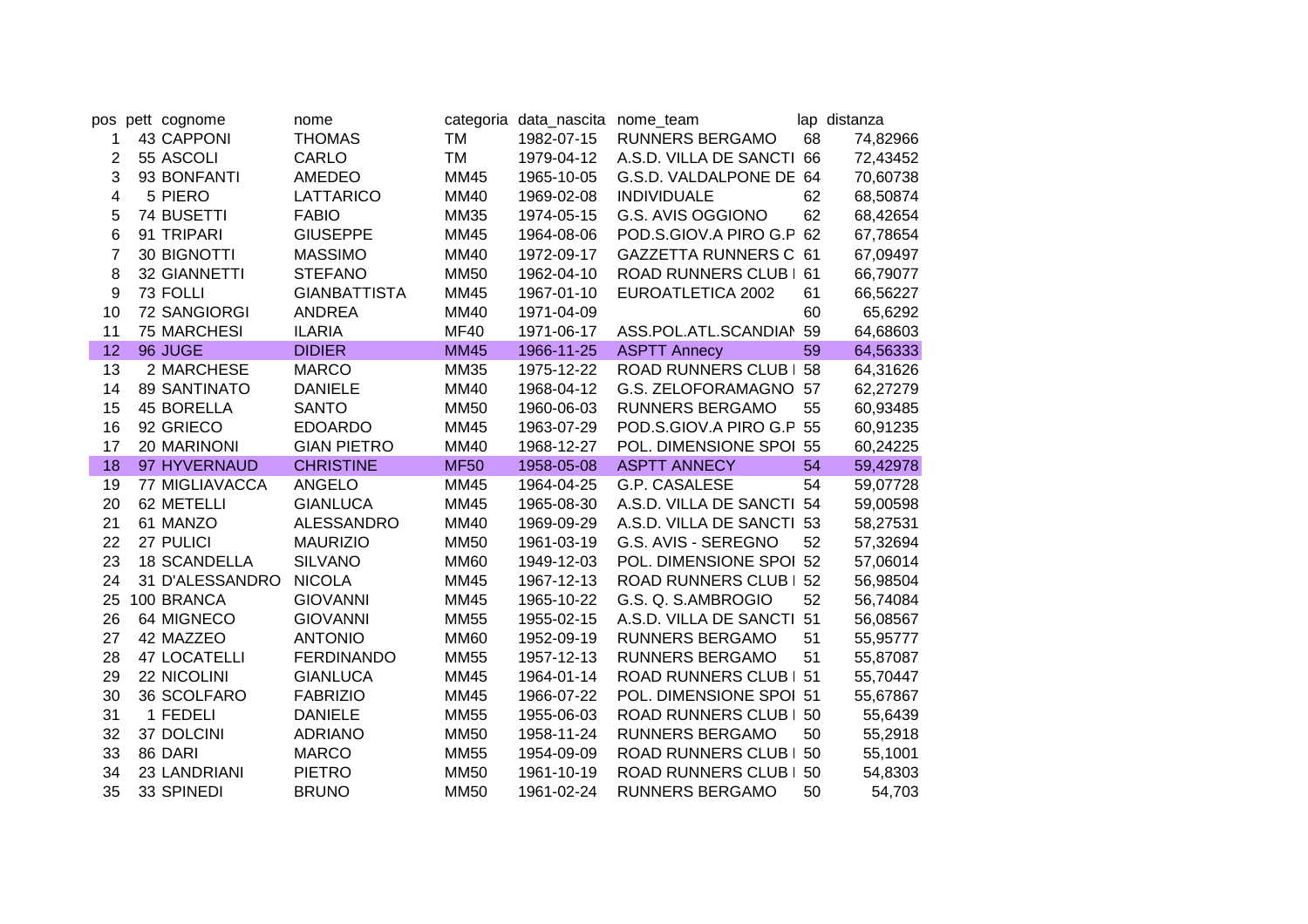| 36 | 24 MAGHINI          | <b>LUCA</b>           | <b>MM40</b> | 1969-06-13 | <b>INDIVIDUALE</b>         | 50 | 54,5924  |
|----|---------------------|-----------------------|-------------|------------|----------------------------|----|----------|
| 37 | 17 CASTAGNA         | <b>DARIO</b>          | <b>MM40</b> | 1970-09-08 | POL. DIMENSIONE SPOI 50    |    | 54,5702  |
| 38 | 82 RONCHI           | <b>MASSIMILIANO</b>   | <b>MM40</b> | 1968-05-02 | <b>RUNNERS BERGAMO</b>     | 49 | 53,77453 |
| 39 | 69 PALMA            | <b>ANDREA</b>         | <b>MM40</b> | 1972-06-01 | UNICREDIT CIRCOLO M        | 48 | 53,37316 |
| 40 | 71 BELLATO          | <b>GIANLUCA</b>       | <b>MM45</b> | 1963-04-10 | <b>G.S. ATL. NICHELINO</b> | 48 | 53,12336 |
| 41 | 35 AIAZZI           | <b>GIULIANA</b>       | <b>MF45</b> | 1966-09-04 | <b>ASD RISUBIANI 2008</b>  | 48 | 52,99616 |
| 42 | 16 SASSO            | <b>PIERMARIO</b>      | <b>MM60</b> | 1948-11-12 | <b>ROAD RUNNERS CLUB</b>   | 48 | 52,64886 |
| 43 | <b>34 GUALTIERI</b> | <b>ROBERTO</b>        | <b>MM50</b> | 1960-01-19 | <b>ASD RISUBIANI 2008</b>  | 48 | 52,61956 |
| 44 | 3 CHEMOLLI          | <b>FRANCESCO</b>      | <b>MM40</b> | 1972-12-08 | <b>ROAD RUNNERS CLUB  </b> | 47 | 52,34469 |
| 45 | <b>76 FUSAGLIA</b>  | <b>LUCA</b>           | MM45        | 1964-09-26 | G.P. CASALESE              | 47 | 52,16759 |
| 46 | <b>78 COLUCCI</b>   | LAURA                 | TF          | 1979-11-21 | ROAD RUNNERS CLUB   47     |    | 51,37489 |
| 47 | <b>44 FRATUS</b>    | <b>ROSARIO</b>        | <b>MM45</b> | 1964-04-07 | <b>RUNNERS BERGAMO</b>     | 46 | 50,98522 |
| 48 | <b>13 VALENTI</b>   | <b>PAOLO</b>          | <b>MM60</b> | 1951-11-13 | ROAD RUNNERS CLUB   46     |    | 50,44432 |
| 49 | 57 CAPECCI          | <b>FRANCESCO</b>      | <b>MM65</b> | 1946-04-24 | A.S.D. VILLA DE SANCTI 46  |    | 50,41572 |
| 50 | <b>68 SABATELLA</b> | <b>ADALBERTO</b>      | <b>MM50</b> | 1962-01-27 | A.S.D. VILLA DE SANCTI 46  |    | 50,31672 |
| 51 | 88 BALDON           | <b>PAOLO</b>          | <b>MM45</b> | 1967-08-08 | ROAD RUNNERS CLUB   46     |    | 50,19382 |
| 52 | 84 TUNDO            | <b>GIUSEPPE</b>       | <b>MM60</b> | 1950-03-29 | ATL. C.R.A. ITALTEL        | 45 | 49,64695 |
| 53 | 12 ZAPPALA'         | <b>ADRIANA</b>        | <b>MF55</b> | 1956-10-23 | ATLETICA MONTEROSA 45      |    | 49,48645 |
| 54 | 67 PENNACCHIETTI    | <b>MARIA</b>          | <b>MF45</b> | 1964-05-21 | A.S.D. VILLA DE SANCTI 45  |    | 49,48465 |
| 55 | 28 FANIN            | <b>ELEONORA</b>       | <b>MF50</b> | 1961-09-29 | EUROATLETICA 2002          | 45 | 49,20855 |
| 56 | 56 BOCCHINI         | <b>EMILIO</b>         | <b>MM55</b> | 1955-01-23 | A.S.D. VILLA DE SANCTI 45  |    | 49,10785 |
| 57 | 60 MALACARI         | <b>GIOVAMBATTISTA</b> | <b>MM60</b> | 1950-01-02 | A.S.D. VILLA DE SANCTI 44  |    | 49,09138 |
| 58 | <b>15 RE</b>        | <b>ITALO</b>          | <b>MM55</b> | 1955-10-17 | ROAD RUNNERS CLUB   44     |    | 49,08163 |
| 59 | 46 DOLCI            | <b>GIOVANNI</b>       | <b>MM45</b> | 1966-09-17 | RUNNERS BERGAMO            | 44 | 48,41808 |
| 60 | 65 NANIA            | <b>GIANFRANCO</b>     | <b>MM60</b> | 1952-10-15 | A.S.D. VILLA DE SANCTI 44  |    | 48,39348 |
| 61 | 39 RAZZARI          | <b>CARLO MICHELE</b>  | <b>MM60</b> | 1949-06-28 | ROAD RUNNERS CLUB   44     |    | 48,34198 |
| 62 | 58 DI FLORIDO       | <b>MASSIMO</b>        | <b>MM55</b> | 1955-06-16 | A.S.D. VILLA DE SANCTI 44  |    | 48,01698 |
| 63 | 6 ELLI              | <b>ROBERTO</b>        | <b>MM55</b> | 1955-01-16 | ROAD RUNNERS CLUB   43     |    | 47,99941 |
| 64 | 21 COLLURA          | <b>SARA</b>           | <b>TF</b>   | 1980-07-09 | ROAD RUNNERS CLUB   43     |    | 47,98291 |
| 65 | 7 CABRINI           | <b>FRANCO</b>         | <b>MM60</b> | 1948-01-07 | ROAD RUNNERS CLUB   43     |    | 47,82671 |
| 66 | 59 IACOVACCI        | <b>MARIO</b>          | <b>MM50</b> | 1961-11-23 | A.S.D. VILLA DE SANCTI 43  |    | 47,69511 |
| 67 | 63 MIGNECO          | <b>ANGELO</b>         | <b>MM50</b> | 1959-11-05 | A.S.D. VILLA DE SANCTI 43  |    | 47,04341 |
| 68 | 66 NARCISI          | <b>RENATO</b>         | <b>MM70</b> | 1939-12-04 | A.S.D. VILLA DE SANCTI 42  |    | 46,21114 |
| 69 | 94 FONTANA          | <b>CARLOTTA</b>       | <b>MF45</b> | 1965-06-03 | ROAD RUNNERS CLUB   42     |    | 45,88144 |
| 70 | 95 MOTTA            | <b>TIZIANO</b>        | <b>MM40</b> | 1972-11-22 | <b>ROAD RUNNERS CLUB</b>   | 42 | 45,86684 |
| 71 | 81 GIORGIO          | <b>STEFANO</b>        | <b>MM65</b> | 1947-07-02 | <b>BARLETTA SPORTIVA</b>   | 41 | 44,74247 |
|    |                     |                       |             |            |                            |    |          |